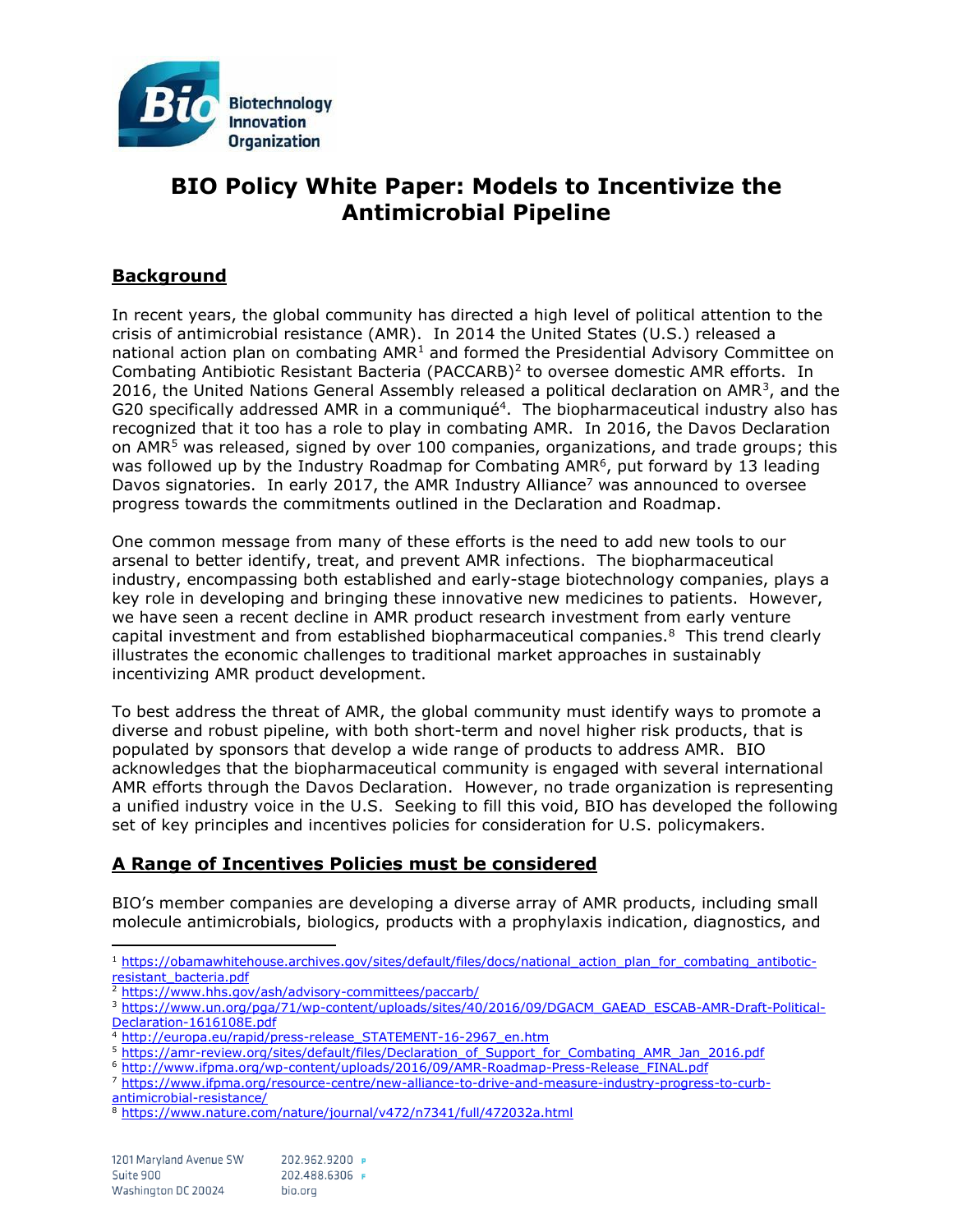new technologies that include microbiome-based and phage-based therapies, immune targeting therapies, and anti-biofilm agents. Any single incentive will likely be insufficient to support all types of AMR products, highlighting the need for a combination of incentives in concert to promote a healthy, diverse development pipeline. Moreover, each AMR product faces different challenges that need to be considered when developing a specific incentives policy.

In this document, we advance BIO's support for general incentives policies with the potential to help advance the entire range of AMR products supported by our member companies. BIO welcomes the opportunity to engage the AMR stakeholder community to identify how best to tailor a specific incentives policy to be advanced so that it is of the most benefit to the appropriate range of AMR products.

# **Key principles to incentivize antimicrobial discovery and development**

BIO believes that stakeholders should consider these key principles when developing policies to incentivize AMR product discovery and development. These principles are adapted from and aligned with the International Federation of Pharmaceutical Manufacturers and Associations (IFPMA)'s recent public white paper on AMR incentives<sup>9</sup>.

- **The societal value of antimicrobial medicines should be reflected in the incentive model**: Antimicrobial medicines are undervalued in a payment model that bases compensation on utilization only. Value assessments for new AMR products need to account for the broader, long-term value that AMR medicines have to patients, the healthcare system, and society as whole, as well as address the challenges of demonstrating the value of innovative antimicrobials approved based on data from noninferiority trials<sup>10</sup>.
- **Predictable and sustainable funding:** Given the time needed to develop new novel treatments to combat AMR, the mechanisms put in place to support R&D should be predictable, reliable and sustainable to effectively incentivize investments.
- **An early return that is sufficient to justify ongoing investment of limited R&D resources:** Attractive and predictable prospects of an early return on investments are needed to encourage further investments in R&D. The impact of these incentives will be determined by the specific type of R&D investment being considered, the value of other push-pull incentives that are available, as well as company-specific considerations.
- **Market-based models should be retained to allocate limited resources and reward successful innovation:** Competition and market forces remain an effective tool to incentivize the development of products that are best suited to meeting patients' needs (safety, efficacy, access). Existing market-based systems, while important, do not create a return on investment that is sufficient to support the development of AMR products. However, these systems can be refined to incentivize innovation and reinforce antimicrobial stewardship as well as take public health goals into account.
- **Clear definitions for products that would earn a pull reward are needed**: To further incentivize R&D, a list of the characteristics of new agents that would earn a pull reward should be developed. BIO supports an approach where a body of relevant scientific experts contributes to the development of a review process that identifies qualifying products for these incentives policies.

 $\overline{\phantom{a}}$ 

<sup>9</sup> [http://www.ifpma.org/resource-centre/sustainable-models-to-overcome-the-challenging-economics-of](http://www.ifpma.org/resource-centre/sustainable-models-to-overcome-the-challenging-economics-of-antimicrobial-rd/)[antimicrobial-rd/](http://www.ifpma.org/resource-centre/sustainable-models-to-overcome-the-challenging-economics-of-antimicrobial-rd/)

<sup>10</sup> <https://aspe.hhs.gov/report/analytical-framework-examining-value-antibacterial-products>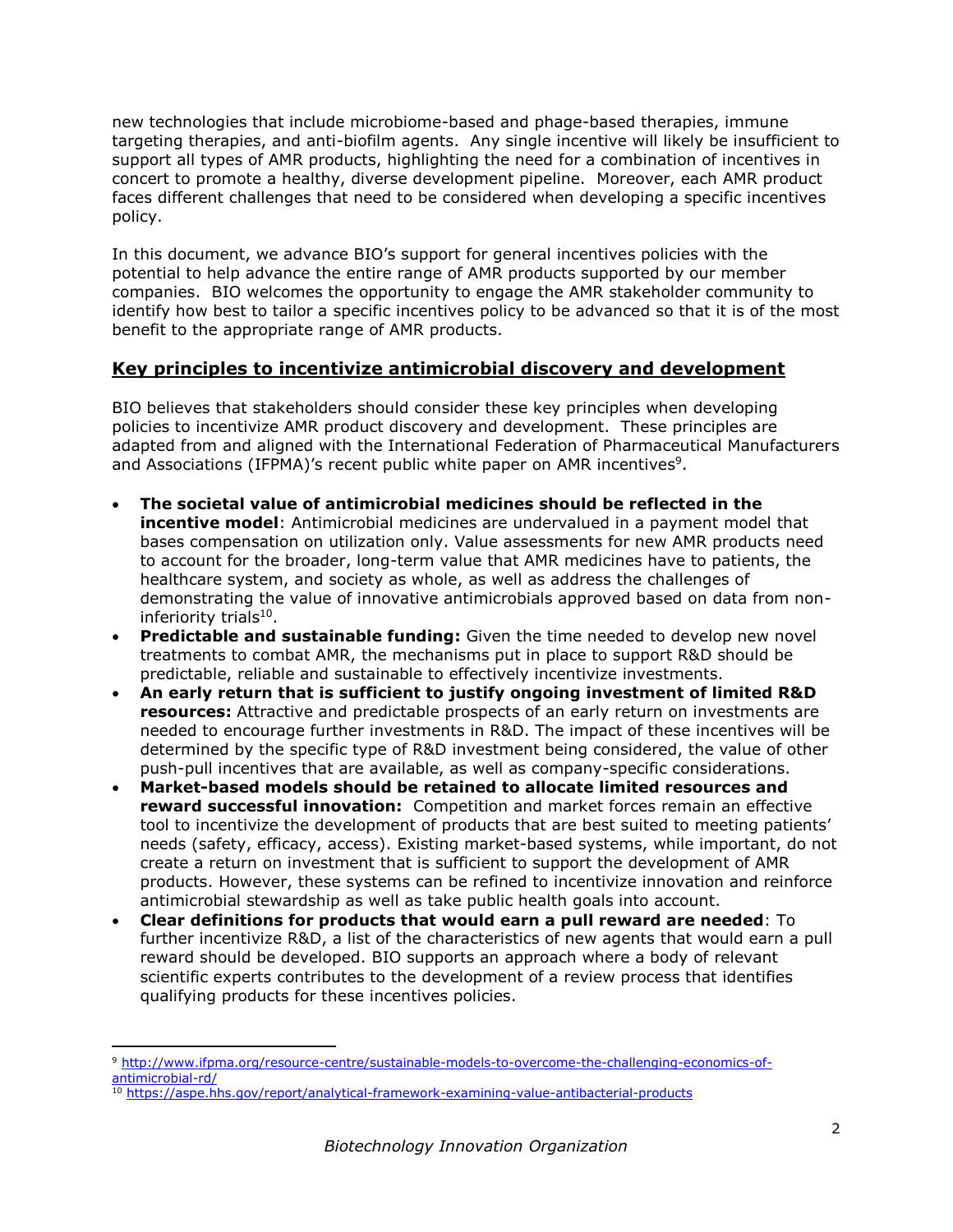- **Alignment with stewardship principles that support global access:** Efforts to incentivize sustainable investment in novel antimicrobials should be aligned with initiatives by public and private stakeholders to ensure antimicrobials are only used in patients who need them. The incentives should support mechanisms to facilitate affordable and appropriate access to both new and existing high quality antimicrobials, vaccines, and diagnostics for the patients who need them.
- **There is no "one size fits all" solution:** Although AMR is a global challenge, solutions should be tailored to different health systems and priorities. Global and regional coordination could help to identify priorities and facilitate regulatory processes.

# **BIO-supported Incentives Policies**

This document organizes incentives policies under three categories: push incentives, pull incentives, and the promotion of value. These policies are not listed in order of priority.

### **Push incentives to sustain innovative R&D for AMR products**

The biopharmaceutical industry and academic institutions play complementary roles in researching and developing AMR products as well as bringing them through the commercialization process to patients. Push incentives that provide direct support for R&D by sponsors, helping to de-risk their efforts to create an AMR product, are of particular value in sustaining these innovative efforts. BIO acknowledges the excellent progress to develop push incentives for AMR thus far, and believes we should continue to build on and expand these programs.

# Grants and Contracts

BIO has a history of highlighting the critical importance of U.S. Government funding that includes basic research, small business grants, and clinical development support for novel AMR product development. We will continue to educate policymakers on the importance of the U.S. government's role in combating AMR. BIO advocates for increased appropriations funding for the National Institutes of Health (NIH), Department of Defense (DOD), the Biomedical Advanced Research and Development Authority (BARDA), and other agencies to continue their support for both early and advanced stage R&D of AMR products.

### Public Private Partnerships

BIO strongly supports Public Private Partnerships (PPP) that support R&D, such as BARDA's innovative portfolio partnerships, its new CARB-X incubator, and the Innovative Medicine Initiative's (IMI) efforts in Europe. As mentioned above, BIO will continue robust advocacy for appropriations that maintain strong funding support for these efforts. BIO believes that these promising programs could be expanded from small molecule antimicrobials to support the broader range of AMR products under development. BIO also acknowledges that these PPPs can help provide a foundation to support additional incentives policies, both push and pull.

### Tax Credits

Clinical research and development (R&D) costs represent a major challenge for companies developing AMR products under current market challenges. BIO supports establishing tax credits to spur the development of qualifying AMR products and stimulate continued investment in this space. Our organization also believes that an AMR product tax credit should ideally be transferable to help encourage R&D investments in AMR products by companies with smaller tax liabilities.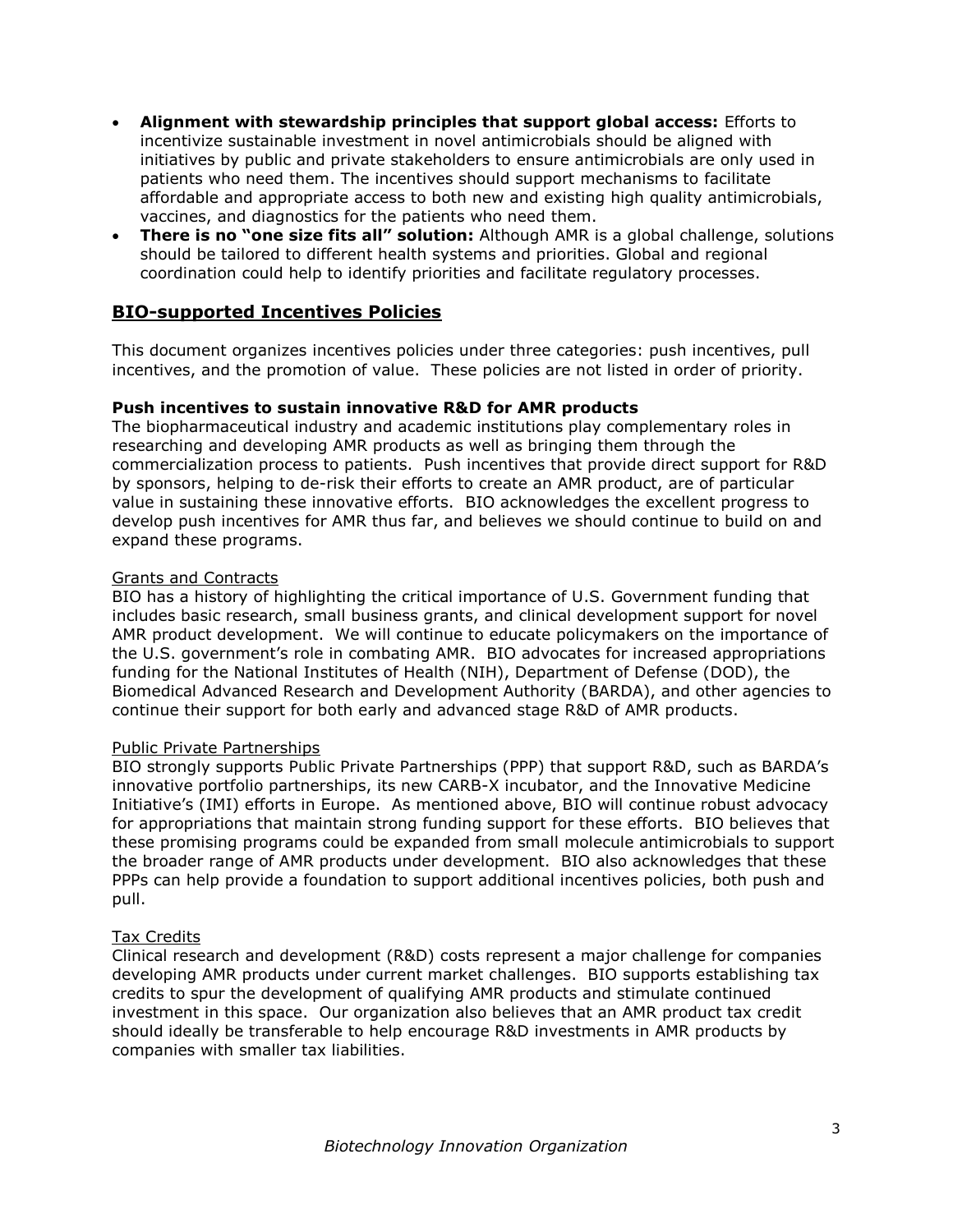# **Pull incentives to create a viable market for AMR products**

Pull incentives are policies that that aim to create a viable market demand and reward success for developing AMR products. Despite initial successes with push incentives mechanisms, if there are not attractive pull mechanisms to justify expensive Phase 2 and 3 studies, there is a risk that push incentives funding may not be sufficient to secure the full development and commercialization of new AMR products. BIO strongly supports the development of pull incentives to create a viable, sustainable market for AMR products. Pull incentives can also can be paired with stewardship provisions to ensure that new AMR products are utilized in the most appropriate manner possible.

# Transferable Market/Regulatory Exclusivity

BIO believes that Transferable Market/Regulatory Exclusivity—a mechanism where a developer with a qualifying AMR product would receive an exclusivity extension that could either be used for another marketed product or sold—would greatly improve the market viability for AMR products. This approach has a key advantage by not requiring upfront or sustained appropriations. BIO believes this mechanism, if crafted with an appropriate focus and guardrails, can balance the costs of developing new AMR products with their societal benefits in combating resistant infection.

# Market Entry Rewards

BIO supports a market entry reward model that rewards innovation earlier in the product life cycle and serves to share risk with developers. In such a model, qualifying AMR products that reach the market would receive a monetary reward that partially de-links early sales volume from profits. This earlier return provides needed revenue that could be effectively reinvested into future AMR studies. This model is currently of great interest for AMR stakeholders, as it can be crafted to promote stewardship of therapeutic AMR products. BIO believes that any market entry reward should follow a model where milestone payments supplement—but do not replace—sales revenue. Our organization also believes that a developer should retain intellectual property rights and be responsible for approval, manufacturing, and sales of the qualifying AMR product.

Within the U.S. market, BIO believes that BARDA is best suited to oversee this program given its strong relationship with industry partners. Moreover, BARDA is a highly effective and efficient government organization with expertise in public health and procurement. BIO agrees that guardrails should be incorporated into this model to ensure that stewardship, access and other considerations are appropriately addressed. Our organization remains open to other market entry reward approaches, including fully de-linked models, and welcomes a dialogue with stakeholders to explore these further.

### Extended Exclusivity

 $\overline{a}$ 

The Generating Antibiotic Incentives Now (GAIN) Act<sup>11</sup> of 2011 provides fast-track and priority review by the Food and Drug Administration (FDA) and extends the data exclusivity of any qualified infectious disease product (QIDP) by five years. BIO supports policies that expand the GAIN mechanism to include a broader range of AMR products as well as provide additional years of exclusivity where appropriate.

# PDUFA Fee Waivers for small company AMR products

Prescription Drug User Fee Act (PDUFA) fees can represent a significant financial investment for small biotech companies when submitting their new drug application (NDA). BIO supports a mechanism that waives PDUFA fees for small biotech companies, below a defined market capitalization, when the said companies submit a NDA for an AMR product meeting a

<sup>11</sup> <https://www.congress.gov/bill/112th-congress/house-bill/2182>